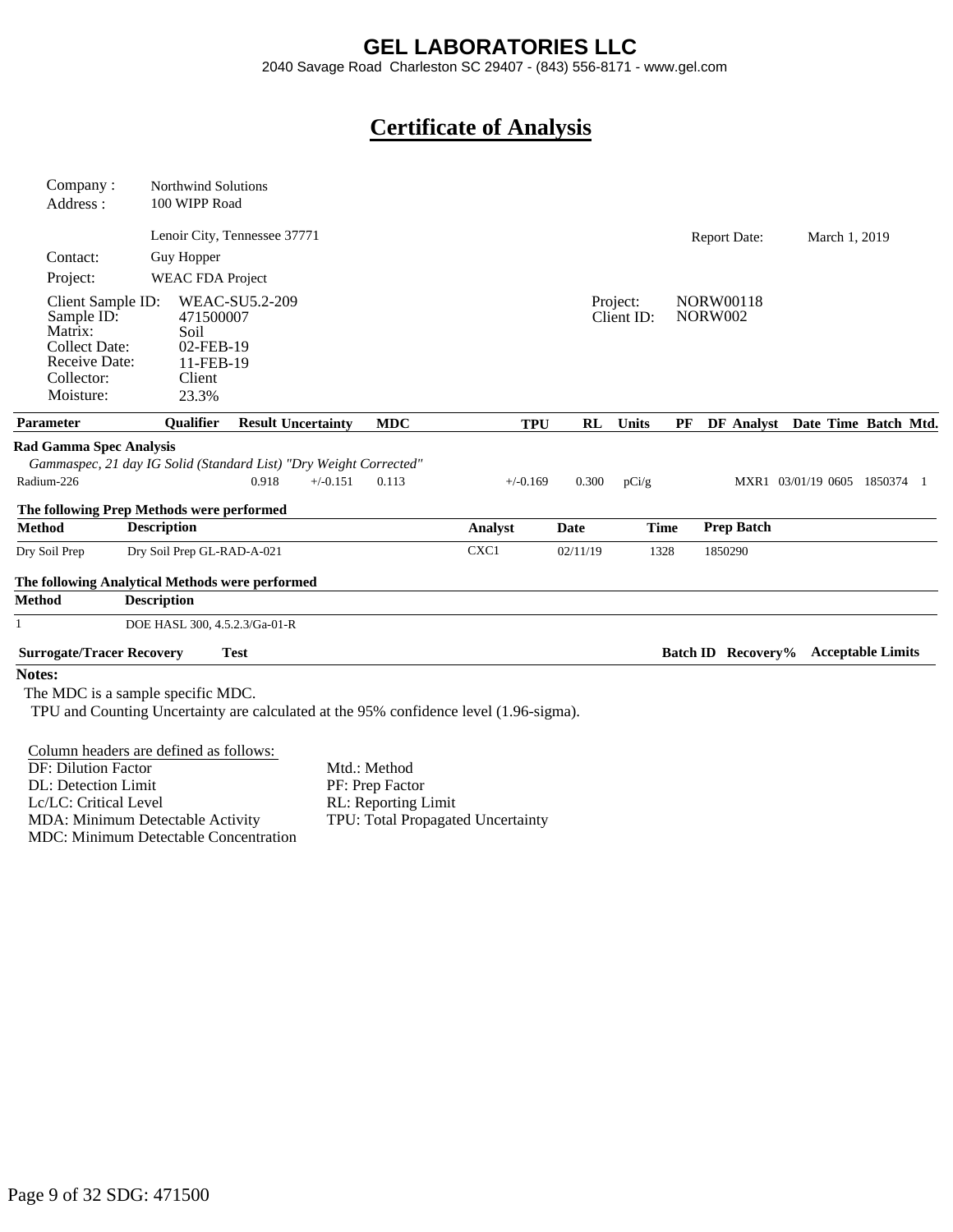#### **GEL LABORATORIES LLC**

2040 Savage Road Charleston SC 29407 - (843) 556-8171 - www.gel.com

# **Certificate of Analysis**

| Company:<br>Address:                                                                                           | 100 WIPP Road           | <b>Northwind Solutions</b>                                   |                                           |            |             |                |                        |                           |                     |                                 |                  |  |
|----------------------------------------------------------------------------------------------------------------|-------------------------|--------------------------------------------------------------|-------------------------------------------|------------|-------------|----------------|------------------------|---------------------------|---------------------|---------------------------------|------------------|--|
|                                                                                                                |                         | Lenoir City, Tennessee 37771                                 |                                           |            |             |                |                        |                           | <b>Report Date:</b> | February 18, 2019               |                  |  |
| Contact:                                                                                                       | Guy Hopper              |                                                              |                                           |            |             |                |                        |                           |                     |                                 |                  |  |
| Project:                                                                                                       |                         | <b>WEAC FDA Project</b>                                      |                                           |            |             |                |                        |                           |                     |                                 |                  |  |
|                                                                                                                |                         |                                                              |                                           |            |             |                |                        |                           |                     |                                 |                  |  |
| Client Sample ID:<br>Sample ID:<br>Matrix:<br><b>Collect Date:</b><br>Receive Date:<br>Collector:<br>Moisture: | Soil<br>Client<br>23.3% | <b>WEAC-SU5.2-209</b><br>471019007<br>02-FEB-19<br>11-FEB-19 |                                           |            |             |                | Project:<br>Client ID: | <b>NORW002</b>            | <b>NORW00118</b>    |                                 |                  |  |
| <b>Parameter</b>                                                                                               | Qualifier               |                                                              | <b>Result Uncertainty</b>                 | <b>MDC</b> | <b>TPU</b>  | <b>RL</b>      | <b>Units</b>           | PF                        |                     | DF Analyst Date Time Batch Mtd. |                  |  |
| <b>Rad Alpha Spec Analysis</b>                                                                                 |                         |                                                              |                                           |            |             |                |                        |                           |                     |                                 |                  |  |
| Alphaspec Th, Solid "Dry Weight Corrected"                                                                     |                         |                                                              |                                           |            |             |                |                        |                           |                     |                                 |                  |  |
| Thorium-228                                                                                                    |                         | 0.863                                                        | $+/-0.479$                                | 0.476      | $+/-0.491$  | 1.00           | pCi/g                  |                           | MP2                 | 02/18/19 0922 1848138 1         |                  |  |
| Thorium-230                                                                                                    |                         | 0.820                                                        | $+/-0.468$                                | 0.481      | $+/-0.482$  | 1.00           | pCi/g                  |                           |                     |                                 |                  |  |
| Thorium-232                                                                                                    |                         | 0.740                                                        | $+/-0.414$                                | 0.281      | $+/-0.424$  | 1.00           | pCi/g                  |                           |                     |                                 |                  |  |
| Alphaspec U, Solid "Dry Weight Corrected"                                                                      |                         |                                                              |                                           |            |             |                |                        |                           |                     |                                 |                  |  |
| Uranium-233/234                                                                                                |                         | 1.55                                                         | $+/-0.683$                                | 0.516      | $+/-0.719$  | 1.00           | pCi/g                  |                           | MP2                 | 02/14/19 1249 1848141 2         |                  |  |
| Uranium-235/236                                                                                                | U                       | 0.0652                                                       | $+/-0.244$                                | 0.411      | $+/-0.245$  | 1.00           | pCi/g                  |                           |                     |                                 |                  |  |
| Uranium-238                                                                                                    |                         | 1.32                                                         | $+/-0.627$                                | 0.457      | $+/-0.653$  | 1.00           | pCi/g                  |                           |                     |                                 |                  |  |
| <b>Rad Gamma Spec Analysis</b>                                                                                 |                         |                                                              |                                           |            |             |                |                        |                           |                     |                                 |                  |  |
| Gammaspec, No IG, Solid (Standard List) "Dry Weight Corrected"                                                 |                         |                                                              |                                           |            |             |                |                        |                           |                     |                                 |                  |  |
| Cesium-137                                                                                                     |                         | 0.779                                                        | $+/-0.0727$                               | 0.047      | $+/-0.0973$ | 1.00           | pCi/g                  |                           |                     | MXR1 02/13/19 1143 1848151 3    |                  |  |
| Radium-226                                                                                                     |                         | 0.773                                                        | $+/-0.126$                                | 0.0781     | $+/-0.142$  | 0.300          | pCi/g                  |                           |                     |                                 |                  |  |
| The following Prep Methods were performed                                                                      |                         |                                                              |                                           |            |             |                |                        |                           |                     |                                 |                  |  |
| <b>Method</b>                                                                                                  | <b>Description</b>      |                                                              |                                           |            | Analyst     | Date           | <b>Time</b>            |                           | <b>Prep Batch</b>   |                                 |                  |  |
| Dry Soil Prep                                                                                                  |                         | Dry Soil Prep GL-RAD-A-021                                   |                                           |            | CXC1        | 02/11/19       | 1328                   |                           | 1848134             |                                 |                  |  |
| The following Analytical Methods were performed                                                                |                         |                                                              |                                           |            |             |                |                        |                           |                     |                                 |                  |  |
| <b>Method</b>                                                                                                  | <b>Description</b>      |                                                              |                                           |            |             |                |                        |                           |                     |                                 |                  |  |
| 1                                                                                                              |                         | DOE EML HASL-300, Th-01-RC Modified                          |                                           |            |             |                |                        |                           |                     |                                 |                  |  |
| $\mathfrak{2}$                                                                                                 |                         | DOE EML HASL-300, U-02-RC Modified                           |                                           |            |             |                |                        |                           |                     |                                 |                  |  |
| 3                                                                                                              |                         | DOE HASL 300, 4.5.2.3/Ga-01-R                                |                                           |            |             |                |                        |                           |                     |                                 |                  |  |
|                                                                                                                |                         |                                                              |                                           |            |             |                |                        |                           |                     |                                 |                  |  |
| <b>Surrogate/Tracer Recovery</b><br><b>Test</b>                                                                |                         |                                                              |                                           |            |             |                |                        | <b>Batch ID</b> Recovery% |                     | <b>Acceptable Limits</b>        |                  |  |
| Thorium-229 Tracer<br>Alphaspec Th, Solid "Dry Weight Corrected"                                               |                         |                                                              |                                           |            |             | 1848138<br>101 |                        |                           | $(15\% - 125\%)$    |                                 |                  |  |
| Uranium-232 Tracer                                                                                             |                         |                                                              | Alphaspec U, Solid "Dry Weight Corrected" |            |             |                |                        | 1848141                   | 82.4                |                                 | $(15\% - 125\%)$ |  |